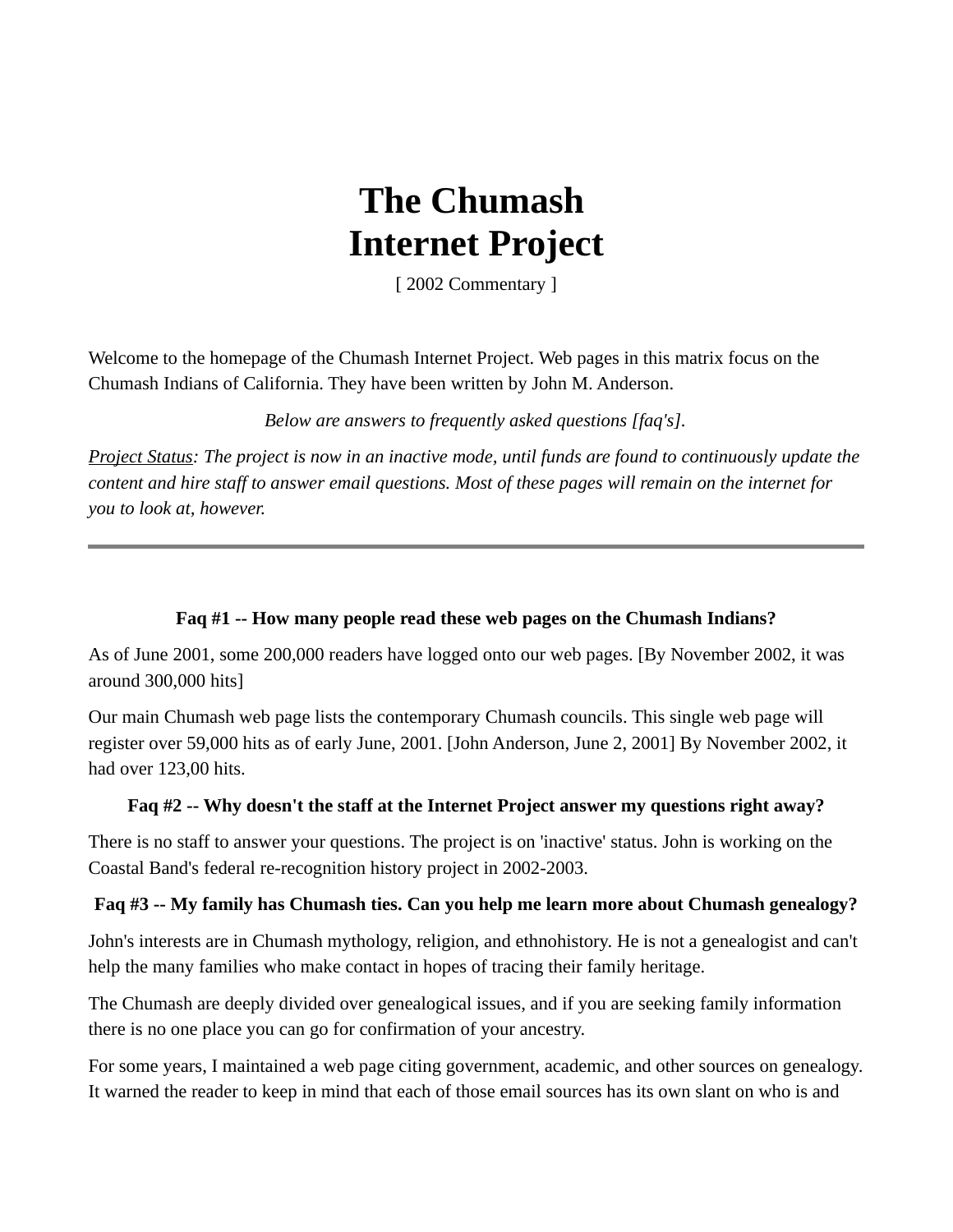who is not a Chumash. You may need a strong ego to pursue genealogy issues. [This web page is no longer maintained].

## **Faq #4 -- Who funds these web pages?**

The Chumash Internet Project was funded by John and his wife Jill. The project is run from a small office in their north Idaho home, cluttered with research files and books and piles of paper.

## **Faq #5 -- Does John Anderson speak officially for any Chumash group?**

No, he speaks only for himself. To make this clear to the reader, a disclaimer is added to the bottom of each web page that reads something like: "This web page represents the views of the author, and does not necessarily represent the views of the Chumash Indians, either individually or in a group."

# **Faq #6 -- Do all Chumash people agree with John Anderson's views?**

No.

The Chumash are a complex people, with many differing factions. It is impossible to address any serious problem facing the Chumash, without someone finding your remarks objectionable on some level. And that is what makes the internet so interesting.

Piles of emails inches thick are stacked on John's desk, above the computer. Many are from Chumash people who praise specific web pages and cordially thank John for his efforts to educate the public about contemporary issues facing the Chumash. John corresponds with the various Chumash councils fairly regularly, to make sure that his commentary is accurate and to inquire about current activities of the councils.

## **Faq #7 -- How can I get in touch with Chumash who disagree with John Anderson's views?**

Try contacting the various Chumash Councils. Each council is different, and you can always ask them for someone to talk to who disagrees with the commentary in my web pages.

You could also read my web pages. A number contain criticism of my views. Commentary by Sipish, for example, is quite critical. And the dialogue between Brian Haley and John makes for some interesting reading.

# **Faq #8 -- Just because someone calls themselves a Chumash in a news story or on one of your web pages,**

## **does that mean they are really Chumash?**

"No, not necessarily. Our policy has been to try to identify alternative sources of information on the Chumash, especially information on the internet. We tell the public where to find this information, and let them decide for themselves who is an authentic Chumash.

This is a very complicated issue, and certainly beyond the ability of our modest Internet Project to attempt to solve.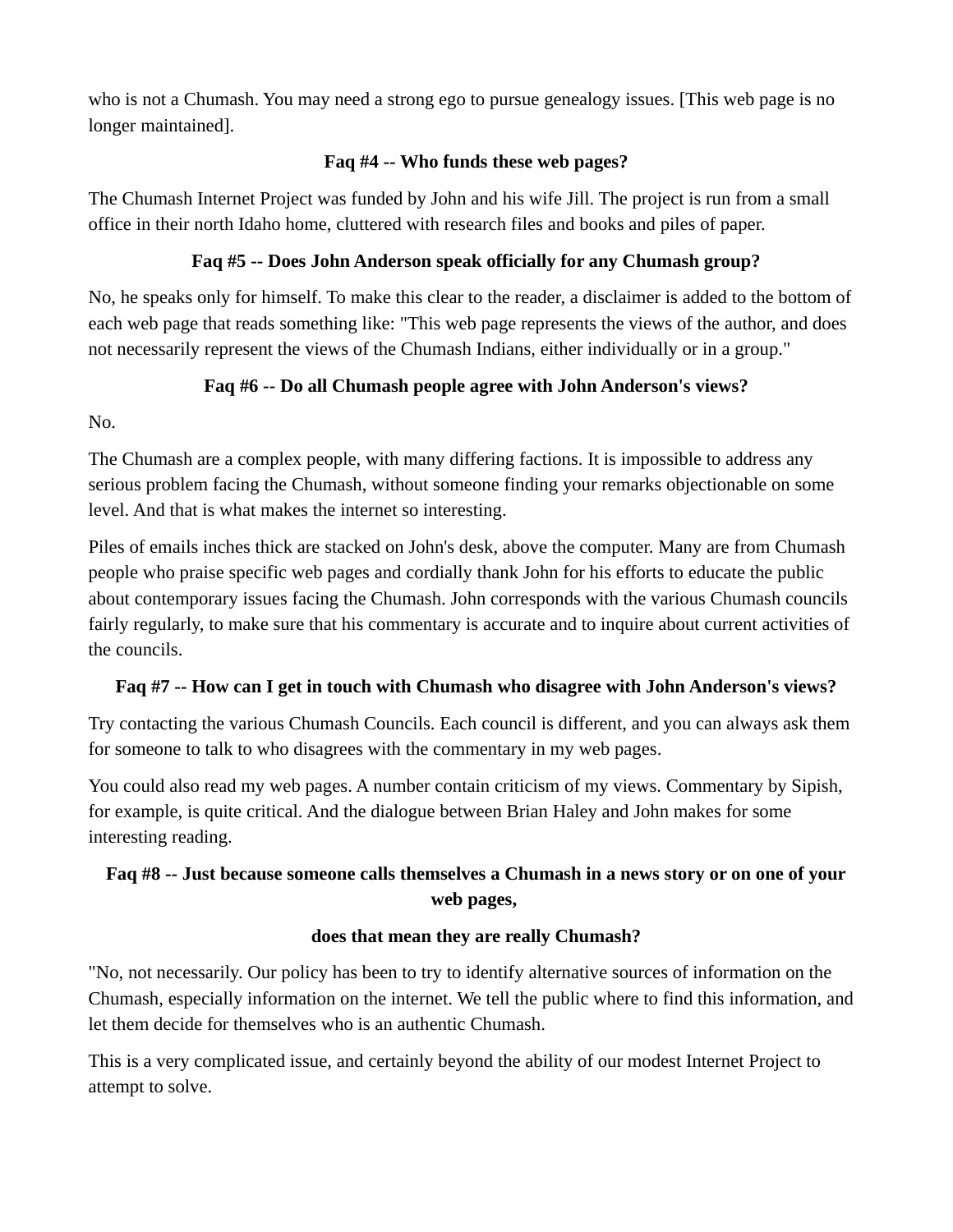People are very interested in Chumash issues, and the universities, museums, and the Santa Ynez Reservation are not the only sources of information, nor are they the only sources of legitimacy for 'Chumashness.' When in doubt, we ask the various Chumash councils for advice, as well as scholars and tribal members with whom we have kept in touch over twenty years of doing Chumash research.

Determining who is a Chumash is what the federal recognition process should be about. This is why it is so important to move forward with the federal recognition procedure for the various non reservation Chumash. This procedure is stressful, frustrating, expensive, and often divisive but is a necessity if the non reservation Chumash are to establish their legal status with the federal government. And that is necessary if they hope to gain a federally protected land base, like the Samala branch of the Chumash has done at Santa Ynez. [John Anderson, June 1, 2001]

#### **Faq #9 -- How are your web pages organized?**

The core web pages, as of early June 1, 2001, are:

Chumash Councils ---59,000 hits [127,000 as of November 2002].

Chumash Topics I --- 16,658 [29,410 as of November 2002].

Chumash Topics II -- 4,117 [7,125 as of November 2002].

*[These pages were later removed from the internet]*

## **Faq #10 -- How many Hits Do the Different Council Have Now?**

SLO .....5,708 [17,321 as of Nov. 2002]

Coastal Band .....4,682 [13,433 as of Nov. 2002].

Ventura ..... 3,455 [9,614 as of Nov. 2002]

Kern County .....2,628 [4,909 as of Nov. 2002]

San Fernando .....1,767 [4,783 as of Nov. 2002]

Barbareno .....743 [2,795 as of Nov. 2002].

\* These figures partially reflect the number of years different council pages have been online. This is especially the case for the Coastal Band, which maintained its own web page for a long time. It had many hits before closing down, and these are not reflected on the page counter on our newer page.

The secondary page, linked to the main council page, describes area of Chumash aboriginal influence which do not have contemporary councils. It has 2,332 hits [7,501 as of Nov. 2002]. Also check: Kagismuwas at 4134 hits [8,997 as of Nov. 2002], and Chumash Islanders at 11,494 [20,710 as of Nov. 2002].

# ; **Faq #11 -- I want to read the most frequently read web pages in your large collection. Which one's are they?**

Some of the most read web pages are: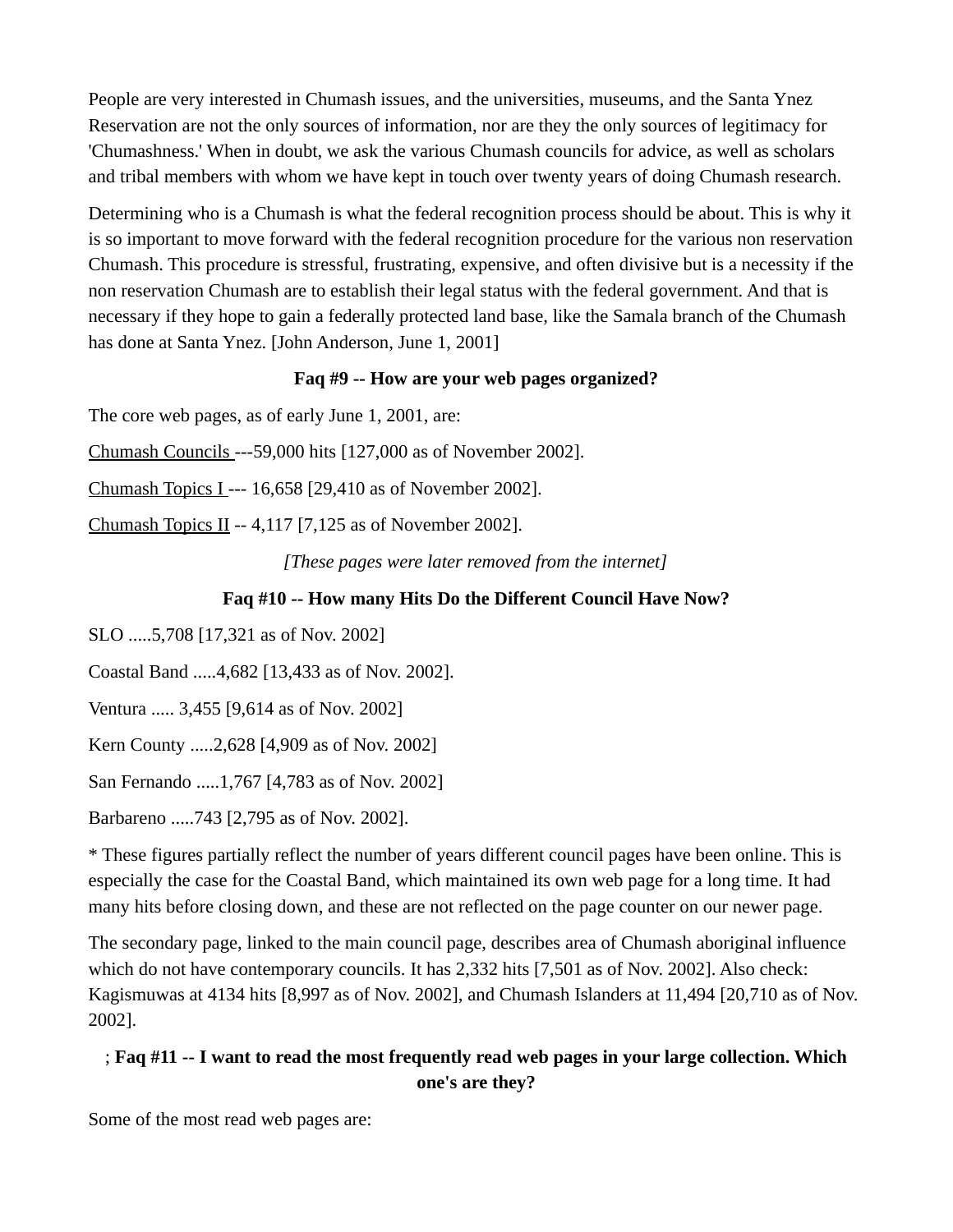The Chumash Islanders at 11,494 hits [20,710 as of Nov 2002]; The Invisible History of the Chumash Islanders at 3,187 hits []; Gold Rush Commentary []; Point Conception as a sacred site at 1,792 [3,627 as of Nov. 2002]; Jonjonata at 1,396 [2,260 as of Nov. 2002], Sacred Chumash sites at 1,339 [3,109 as of Nov. 2002]; Fort Tejon at 1,135 [2,163 as of Nov. 2002]; Tejon Indians at 1,257 [3,306 as Nov. 2002], Chumash gold mining at 1,007 [4,827 as of Nov. 2002]; and so forth. The total number of web pages are over 200 now, covering a wide range of topics. They are linked to one another in various ways, so in many cases an interested reader could follow links for hours of reading before initiating a new computer search.

# **Faq #12 --How did the Chumash Internet Project get started, and when will it be revived?**

The project began with a couple of basic web pages, listing the various Chumash councils and discussing some controversial issues that were of interest to me. These were entered in the late 1990's.

Eventually the project grew too large for me to handle. People from all over the country were emailing me, asking questions about my pages, wanting genealogical data, information on Chumash social and religious events, etc. After a couple of years, my typical email list for any given day was over a hundred emails long. That was not a hundred emails a day, but a backlog of a hundred emails still to deal with. My research came to a standstill. I was working full time, and could not adequately answer all these inquiries.

# **Faq#13 --Where Can I learn about Chumash religion and sacred sites?**

You can read excerpts from John's books, such as: [Kuta](http://www.angelfire.com/id/newpubs/kuta.html) and [Circle Within the Abyss.](http://www.angelfire.com/id/newpubs/circle.html)

## **Faq #14 - Where can I go to read about the newest controversies impacting the Chumash?**

The importance of Chumash participation in National Park Service hearings on the Gaviota Coast is an issue of great importance. You can read about it at: [Seashore Planning](http://www.angelfire.com/id/newpubs/seashore22.html) and [More.](http://www.angelfire.com/id/newpubs/seashore24.html)

# **Faq #15 - How can I learn more about John Anderson?**

See [John.](http://www.angelfire.com/id/newpubs/author.html)

# **Faq #16 - What were the strengths and weaknesses of this internet project?**

The greatest strength that has been shown from these years of development is the independence of the views and information expressed. People can, and do, use existing local, state, and federal agencies to acquire information about the Chumash. But museums, state parks, libraries, and other facilities are limited in their freedom of action, typically moving at a snail's pace, and dealing timidly with controversial issues and/or offending any faction of the Chumash.

Without the internet, I could not have reached as many people with my commentary, nor supplemented park service and museum information with critiques of their programming, content, etc. I remain appreciative of the internet's capabilities in this realm, for I believe that the information that reaches the public through museums and park service staff is highly filtered and doggedly cautious. This probably will always be the case, so it will be up to others to fill in the information and opinion voids.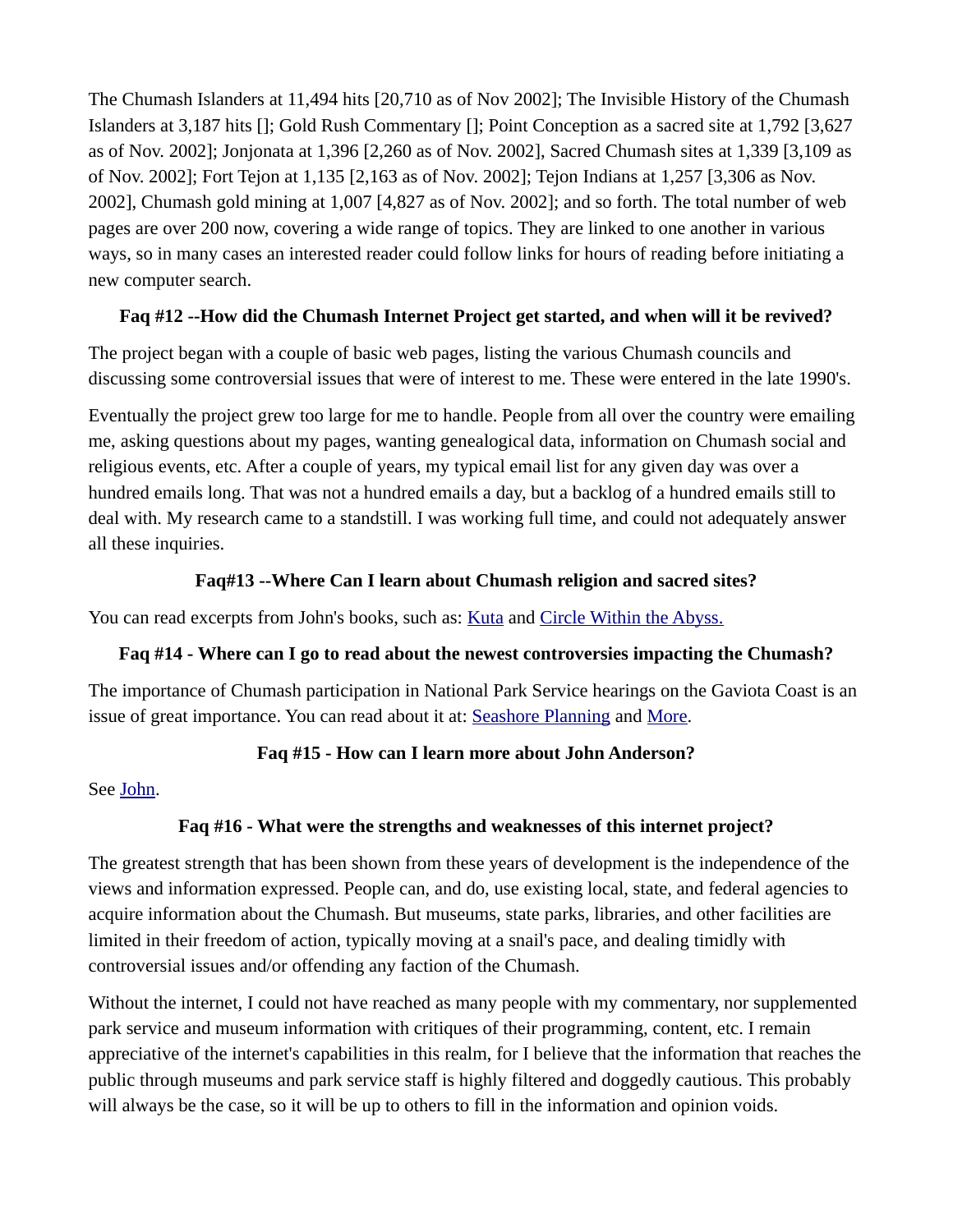My initial target audience was non-Chumash who wanted to learn more about native Californians and were interested in the ethical dilemmas facing them as they confronted public policy issues related to the Chumash. I anticipated that scholars and Chumash would look at these pages, but did not expect a heavy response from either. My targeted audience was the general public and students, and they have consistently proven to be a primary reader base. There remains an ongoing need, on the other hand, for increased internet content for scholars studying Native Californians such as the Chumash!

It is fascinating to me that my efforts to discuss issues with state and federal staff came to little, while my dialogue with the non reservation Chumash grew slowly but surely over the years. At first few Chumash had personal computers, but that has definitely changed by now. By the time Jill and I decided that I had to put the project on hold, my communications with the non reservation Chumash had become a major component of my correspondence. The non reservation Chumash councils are more outspoken than ever, and public interest in their views had increased considerably, based on the emails that I received in the last year." [John Anderson, June 4, 2001]

# **Faq #17 - Many of your web pages involve academic debates over the role of anthropologists and archaeologists, in government programs designed to study and regulate Native American communities. What is your relationship with University of California, departments of anthropology, the Santa Barbara Museum anthropology department, and other mainstream staff in local, state, and federal programs?**

As a result of my open criticism of government and academic programs involved in the study and regulation of Native American culture, my current relationship with scholars in these institutions remained strained. You can read samples of my commentary at [Jonjonata,](http://www.angelfire.com/id/newpubs/jonjonata.html) at [Point Conception,](http://www.angelfire.com/id/newpubs/conception.html) at Fort [Tejon,](http://www.angelfire.com/id/newpubs/tejon.html) and at [Critique of Fort Tejon Public History.](http://www.angelfire.com/id/newpubs/forttejon99.html)

You can also read a long dialogue between Dr. Brian Haley and myself, over the impact of his 1997 article in the journal called *Current Anthropology*, co-authored with Larry Wilcoxon at [Haley/Wilcoxon.](http://www.angelfire.com/id/newpubs/haleywil.html)

Last year I wrote a [web page](http://www.angelfire.com/id/newpubs/haley33.html) critical of Haley's article on so-called "responsible research" on Native Americans. When I came back from presenting my recent historical research findings to a November conference on federal re-recognition for the Coastal Band of the Chumash Nation (Buellton), I learned of a new article by Haley, published in the Swedish journal of Native American studies, called *CATA Americana*.

Much to my disappointment, Haley denounced me as a "pseudo-scholar" who has launched an "idiosyncratic and ill-informed campaign" to delegitimize his research (120). In spite of some thirty years of research, during which I published peer reviewed articles in national journals and published two peer reviewed dissertations, Haley curiously dismissed me as a "layman" who publishes without peer review.

In spite of the opening phrase of his article title, "Going Deeper," Haley's blustering language and misinformed personal attacks offer the reader little understanding of the deep social and academic issues that divide his commentary from mine.